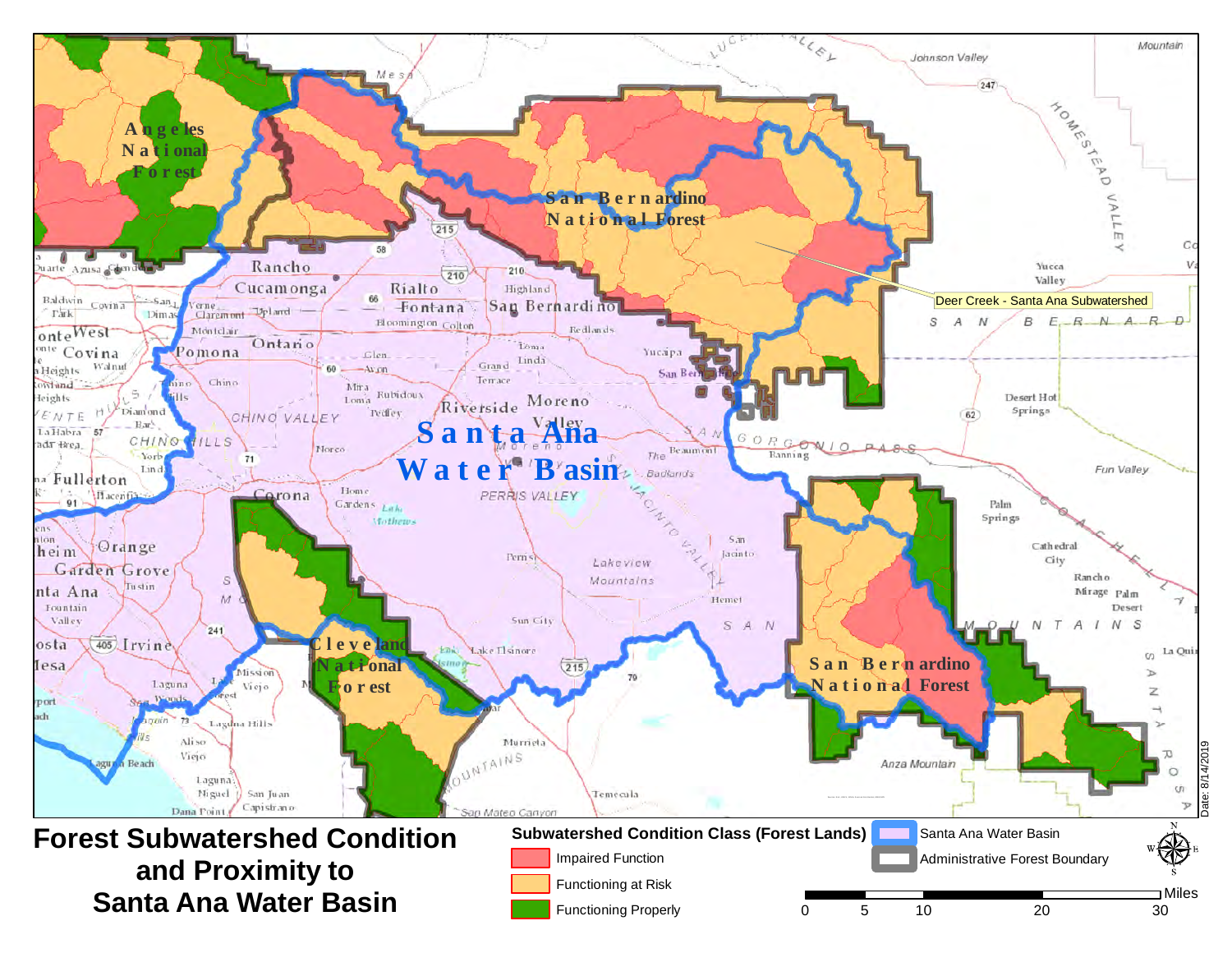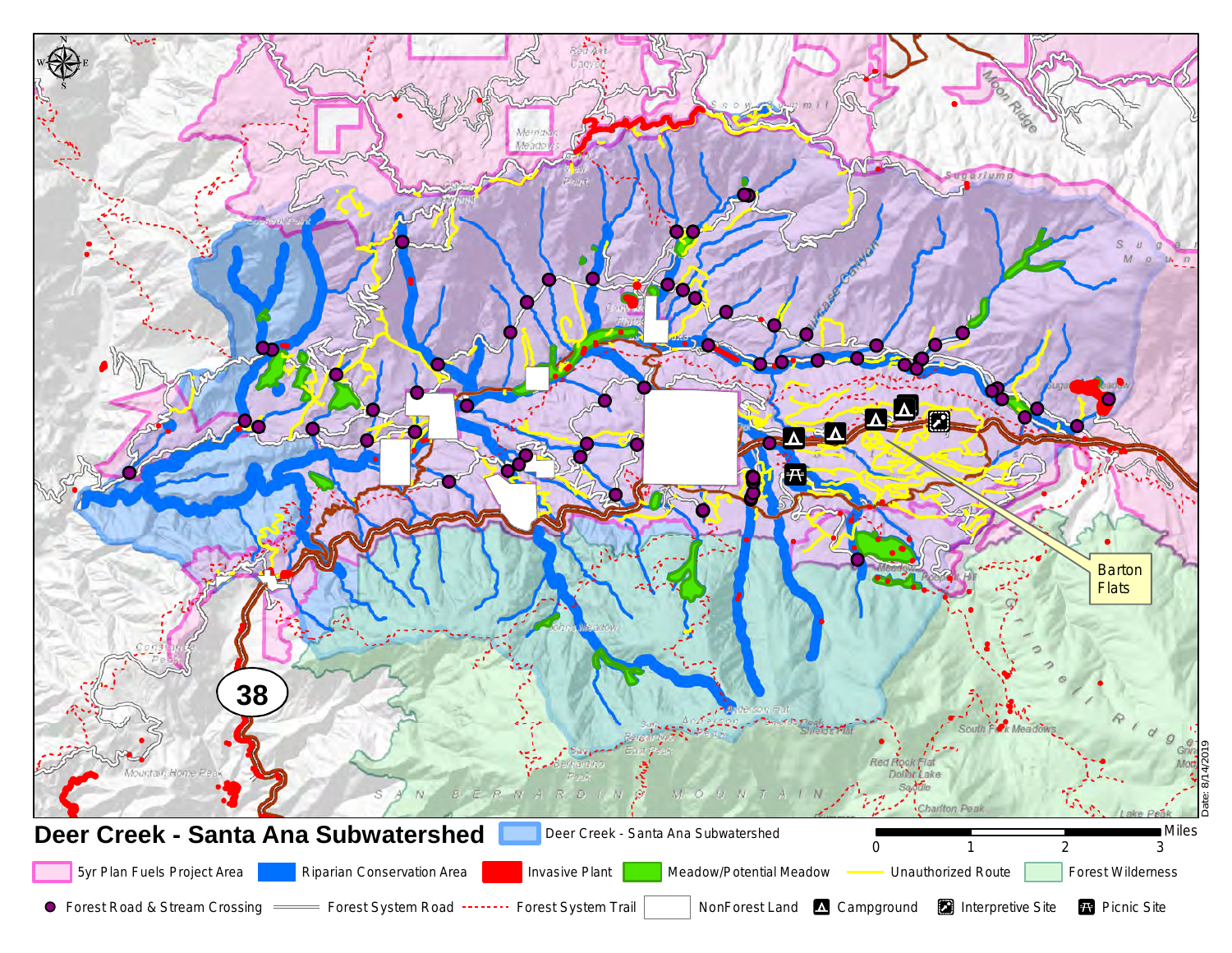#### **Santa Ana Watershed Ambassador Program for Local Policymakers**

The Local Government Commission (LGC) is hosting a workshop series to equip local policymakers in the Santa Ana River watershed with practical strategies and accessible tools to implement innovative solutions to their community's water challenges.

The Certified Watershed Ambassador Program is offered at no-cost to local government staff and officials in the Santa Ana Watershed. This three-part program will provide valuable opportunities for participants to: connect with regional leaders; learn how California's natural drought, fire, flood cycle has impacted water and land-use decisions; and strategize innovative solutions to their community's water challenges.

#### **Who should attend?**

Mayors, city council members, county supervisors, city managers, county commissioners, high-level city and/or county department heads, and other civic leaders involved in water and land-use planning within the watershed.

#### **Where and When?**

The workshop series will occur in three rounds – September 2019, January 2020, and April 2020. Each round will address a different topic and include lectures and skill-based exercises to help participants frame better public policy questions and strengthen relational skills. LGC will host each workshop once in each County (San Bernardino, Orange, Riverside) for a total of three topics, each hosted in three locations to choose from.

## **Round 1: Getting to Know Your Watershed (September 2019)**

- San Bernardino County: September 10, 2019, 9:30 AM 4:00 PM Pomona College, Smith Campus Center, Room 201, 450 N. College Way Claremont, CA 91711
- Riverside County: September 12, 2019, 9:30 AM 4:00 PM Eastern Municipal Water District, Board Room, 2270 Trumble Rd, Perris, CA 92570
- Orange County: September 16, 2019, 9:30 AM 4:00 PM Orange County Water District, Board Room, 18700 Ward St, Fountain Valley, CA 92708

## **Round 2: Collaborative Planning in the Face of Uncertainty (January 2020)**

- San Bernardino County: January 21, 2020 (tentative)
- Riverside County: January 23, 2020 (tentative)
- Orange County: January 27, 2020 (tentative)

# **Round 3: Communicating the Value of Water to Your Constituents (April 2020)**

- San Bernardino County: April 21, 2020 (tentative)
	- Riverside County: April 23, 2020 (tentative)
- Orange County: April 28, 2020 (tentative)